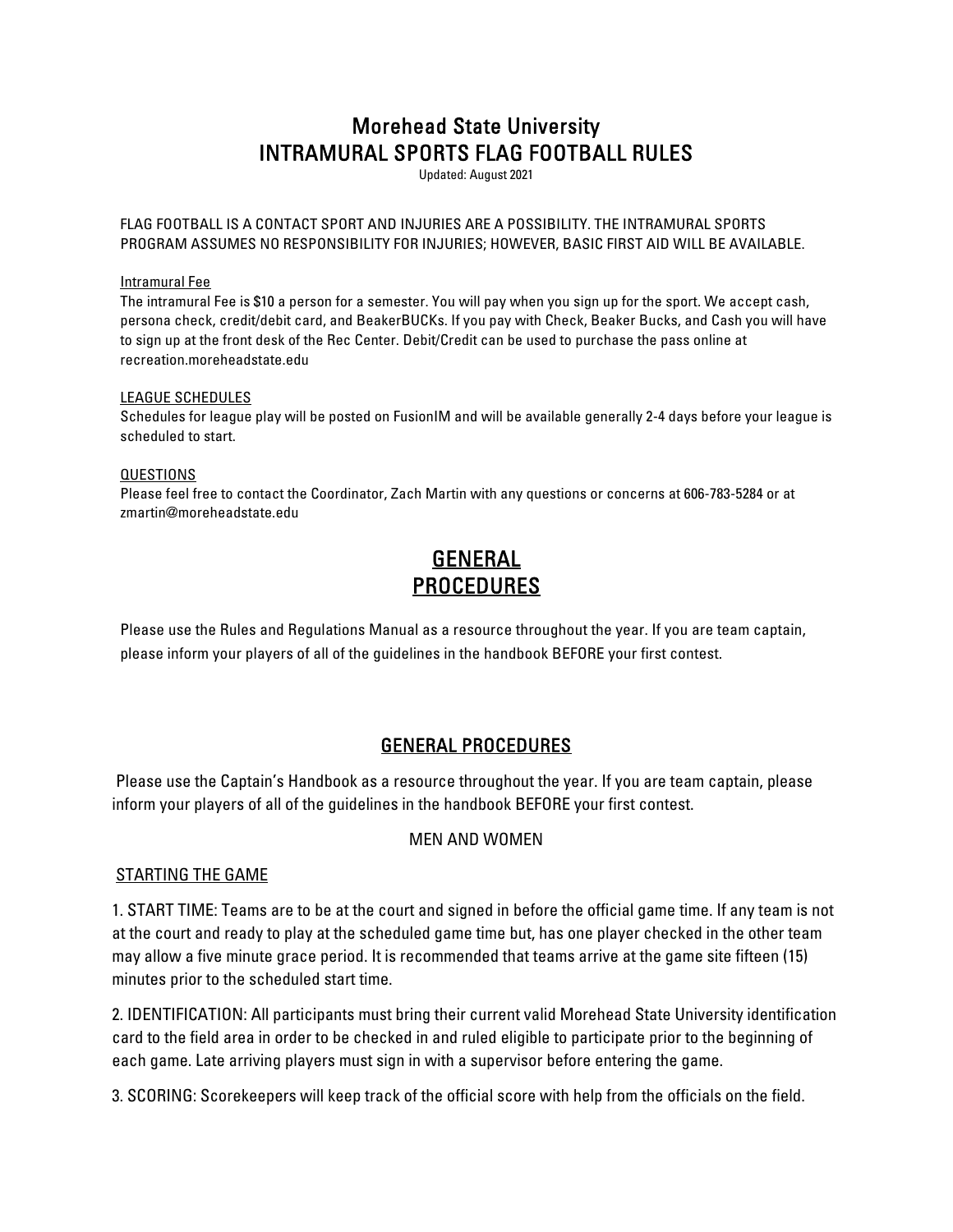4. TEAMS: In all official games in the Men's and Women's Divisions, teams shall be composed of no more than Seven (7) or no less than Five (5) players.

5. GAME BALLS: When on offense, teams must provide their own ball that complies with NIRSA Flag and Touch Football Rules. If a team does not have a ball, one will be provided from the Intramural staff at the field.

 6. UNIFORMS: Teams must wear contrasting colored jerseys. If a team does not have their own jerseys, they may wear the pinnies provided by the Intramural staff at the field. Shirts/jerseys MUST remain tucked in at all times. Sweatshirts with pockets may not be worn. Hoods on sweatshirts must be tucked in. There may be no visible knots or zippers in any shirt or jersey. Any cut-off jerseys may NOT cover any portion of the flag belt. Shorts/pants with pockets are prohibited unless they can be zipped or taped up.

 7. FIELD RULES: Only officials, players (including substitutes) and one coach per team wearing proper shoes are permitted on the field. TOBACCO USE at the Intramural Fields is PROHIBITED. Failure to comply with all Intramural Policies and Procedures for flag football and the Intramural Field Rules by spectators will result in immediate expulsion of the spectators and possible forfeiture of the game.

 8. SHOE/CLEAT INSPECTION: Players must wear shoes at all times. Shoes must be inspected and approved by the official in order for the player's name to be on the score sheet. A late arriving player must have his/her shoes checked prior to adding their name to the score sheet by the official. No metal or metal tipped cleats are allowed! The result will be a removal from the game until the player can return with legal cleats.

9. COIN TOSS: A coin toss between team captains will begin each game. The winner of the toss may choose to be on offense, a goal to defend, or defer their option to the second half. The opponent then has the choice from the remaining options.

10. CAPTAIN: Only the captain may speak with the officials and only if done in a polite manner. The captain will speak for the team in all dealings with the officials.

## PLAYING THE GAME

 11. GAME TIME: The game will be played in Four (4) Quarters of eight (8) minutes each. The clock is running time except the last 2:00 of the Second Half. During this time the clock will start and stop according to the NIRSA Flag and Touch Football Rules Book.

12. HALF TIME: Five (5) minutes will be allowed between halves. However, teams may agree to take less time.

13. TIME-OUTS: Each team will be granted two (2) time outs per half (which may not be carried over). Time-outs will be one (1) minute in length. The clock will stop during time outs. Teams must be ready to play immediately following a time out.

 14. ILLEGAL EQUIPMENT: A. Headwear containing any hard, unyielding, stiff material (including billed hats) or items containing exposed knots are illegal. Casts are also illegal. B. All players must wear shoes. Shoes with metal, ceramic, metal or metal tipped screw-in or detachable cleats are illegal. EXCEPTION: Plastic screw-in cleats are allowed if the screw is part of the cleat. Any players wearing an illegal type shoe will be removed from the game until they return with a legal type shoe. C. ANY jewelry is illegal and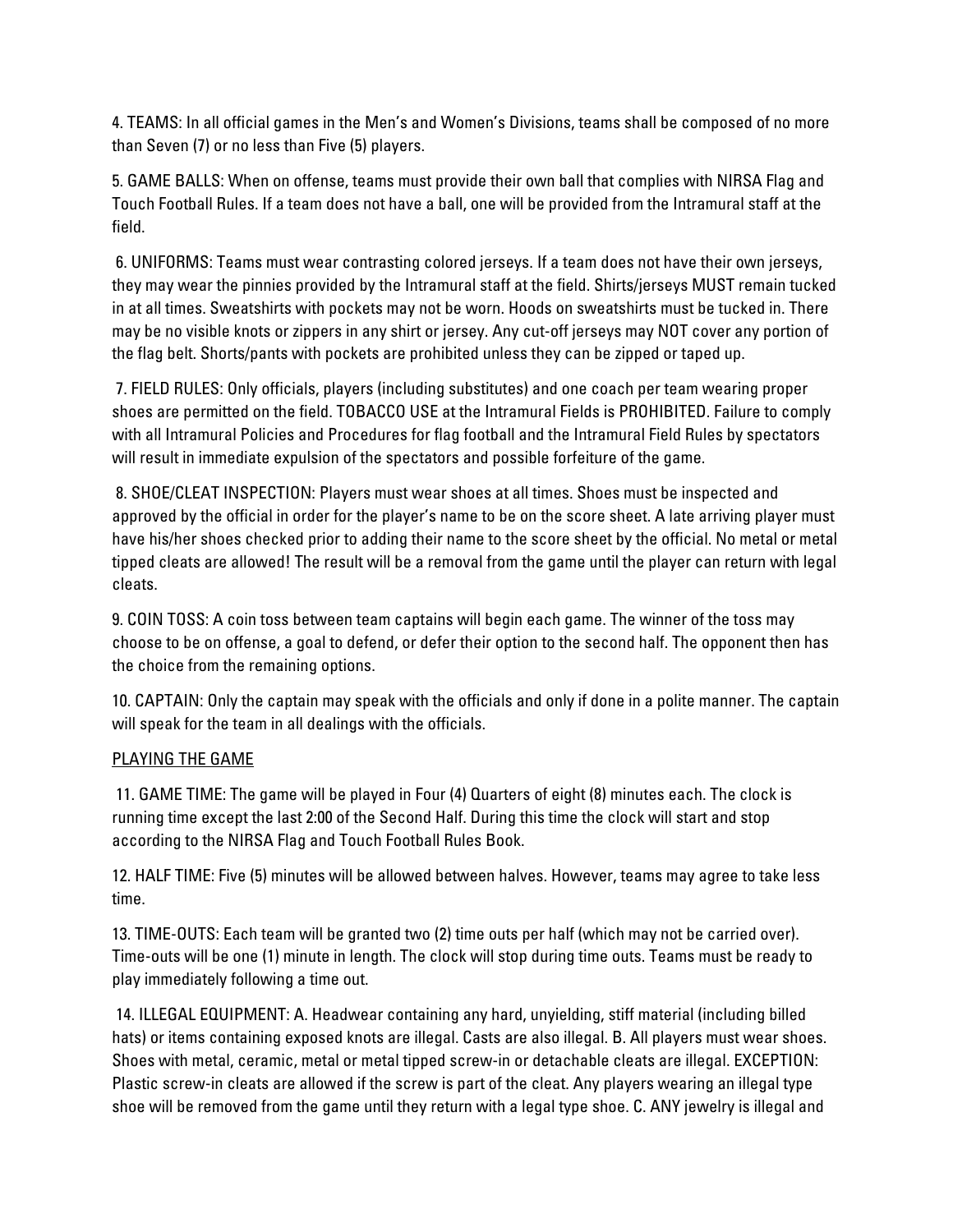must be removed. D. Pads or braces may not be worn above the waist. E. Pants or shorts with any belt loops, pockets, or exposed drawstrings are illegal. Short pockets may be taped or turned inside-out for play. F. Towels may not be attached at any player's waist. A towel may be left next to the orange ball spotter or behind the deepest back to wipe off the ball in-between plays.

15. EQUIPMENT: Shoulder pads, and any unyielding or dangerous equipment are prohibited. It is mandatory for team players to wear the flag belts (provided by Intramural Sports). Failure to comply will result in disqualification and/or forfeiture of the game. Forearm, elbow, and hand pads are illegal unless approved by the SUPERVISOR in charge of the fields for the protection of an injury.

16. PROTESTS: If your team wishes to protest a misapplication or misinterpretation of a rule, a time-out must be called by the team captain BEFORE the ball is next legally snapped. If upon the review of the Intramural Staff on-site the ruling is reversed, the team that called the timeout will be charged as an official's time-out. If the ruling is not changed, it is a charged team time-out. If that team has used its available time-out, a delay of game penalty will be assessed.

17. MERCY RULE: If a team is 19 or more points ahead when the Referee announces the 2-minute warning for the second half, the game shall be over. Any score within the last two minutes of the second half that creates a differential of 19 points or more shall end the game.

 18. POINT AFTER TOUCHDOWN: After a touchdown, the scoring team may choose from the following options for the conversion: 1 point from the 3 yard line, 2 points from the 10 yard line, 3 points from the 20 yard line. Immediately after scoring a touchdown the Referee will ask the team captain for his/her choice for the conversion. Once this decision is made, it can only be changed by taking a charged time-out. A team's decision cannot be changed should a penalty occur on the conversion attempt. NOTE: Any conversion that is intercepted the down will be over.

 19. SUBSTITUTES: Substitutes may enter during any dead ball period. If a substitute enters the field, another player must leave and the substitute must play at least one (1) down.

 20. INJURIES: An injured player whose injury caused play to be halted must leave the game for at least one down. A player that suffers an apparent loss of consciousness may not return to play that day without written authorization from a physician.

21. BEGINNING A SERIES: There will be NO kickoffs. a. A team will put the ball in play with a scrimmage down from the first zone (14-yard line) to start each half. This team will be determined by a coin toss. b. The ball will be put in play by the team scored upon by a scrimmage down from their 14- yard line following a touchdown (and try-for-point). c. The ball will be put in play by the scoring team from their 14-yard line following a safety.

22. FORWARD PASSING: Only one forward pass may be thrown per down by the offense. A forward pass is defined as the passer's feet being behind the offense's line of scrimmage at the time of release.

23. PUNTS: The Referee will ask the offensive team captain if he/she will punt or go for a fourth down. If a team elects to punt, they must still have four players on the line to snap the ball. There are no fake punts. A team may only change their decision to punt or not punt if a penalty is called or a time out is taken.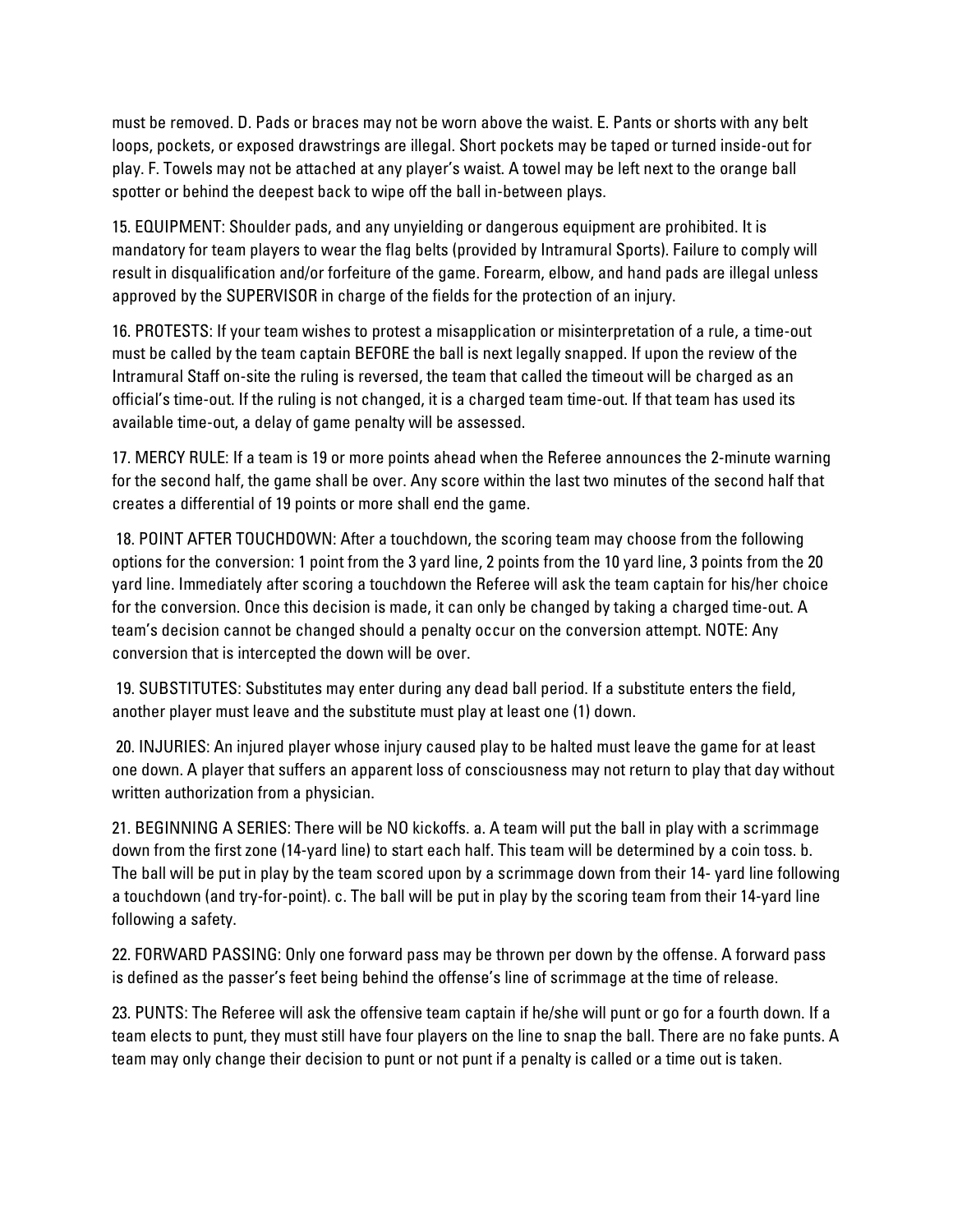24. FLAG BELT REMOVAL: The ball becomes dead when a ball carrier's flag belt is removed. The ball will be spotted at the location of the most forward point of the ball when the flag belt clip was removed. All players must be wearing a flag belt at the time of the snap. It is illegal to intentionally remove a player's flag belt if he/she is not in possession of the ball. If a flag belt falls off of a ball carrier, he/she is considered down when a member of the opposing team tags him/her with one (1) hand between the shoulders and knees.

25. TIE GAME: During the regular season, all games ending in a tie score will be recorded as a tie in the records. During the playoffs, the NIRSA Flag Football overtime procedures will be used. OVERTIME RULES: Start with a coin toss. The visiting team shall call the toss. The winner of the coin toss shall select offense, defense or direction. All Overtime periods are played toward the same goal. • Each team will start 1st and goal from their opponent's 10-yard line. The object will be to score a touchdown. An overtime period consists of 4 downs by each team. If the score is still tied after 1 period, play will proceed to a 2nd period or as many are needed to determine a winner. If the first team awarded the ball scores, the opponent will have a chance to win the game. Unless moved by a penalty, they will start 1st and goal from the same 10 yard line. • Teams have the option of a 1, 2 or 3-point try as indicated in Rule 18.

## SPORTSMANSHIP

26. UNSPORTSMANLIKE CONDUCT: Players and non-players shall not commit acts of unsportsmanlike conduct. This includes, but is not limited to, arguments with officials by any coach, manager, or spectator (the captain is the only player permitted to talk with the officials), flagrant fouling, fighting, etc.

27. UNSPORTSMANLIKE CONDUCT PENALTY LIMIT: If a team receives three (3) unsportsmanlike conduct penalties in a game, the game will be ended and that team will receive a loss and a "1" sportsmanship rating, regardless of the score and the time remaining.

28. DISQUALIFIED PLAYER: Any player or non-player disqualified from the game for unsportsmanlike conduct must leave the field IMMEDIATELY, and will be declared ineligible for play in ANY intramural sports activity until he/she has met with the Intramural Coordinator. Failure to leave may result in disqualification of the captain, or forfeiture of the game. Any second occurrence of unsportsmanlike conduct by a team may result in that team being eliminated for the remainder of the season.

29. CAPTAINS: You are responsible for the actions of your team. Be sure that your team is familiar with and follows the regulations of the intramural sports program. It is your responsibility to know both these regulations and the Flag Football rules. Failure to do so may result in undesirable consequences for your team. Copies of the rules available on the intramural website.

# CO-RECREATION

All of the above general rules apply with the following exceptions, and clarifications:

30. THE GAME: The game shall be played between teams of eight (8) players, four (4) men and four (4) women. Teams may play with as few as five (5) players per team. If a team is playing with less than eight players, the male/female ratio may be: 4:3, 3:4, 3:3, 4:2, 2:4, 2:3, or 3:2.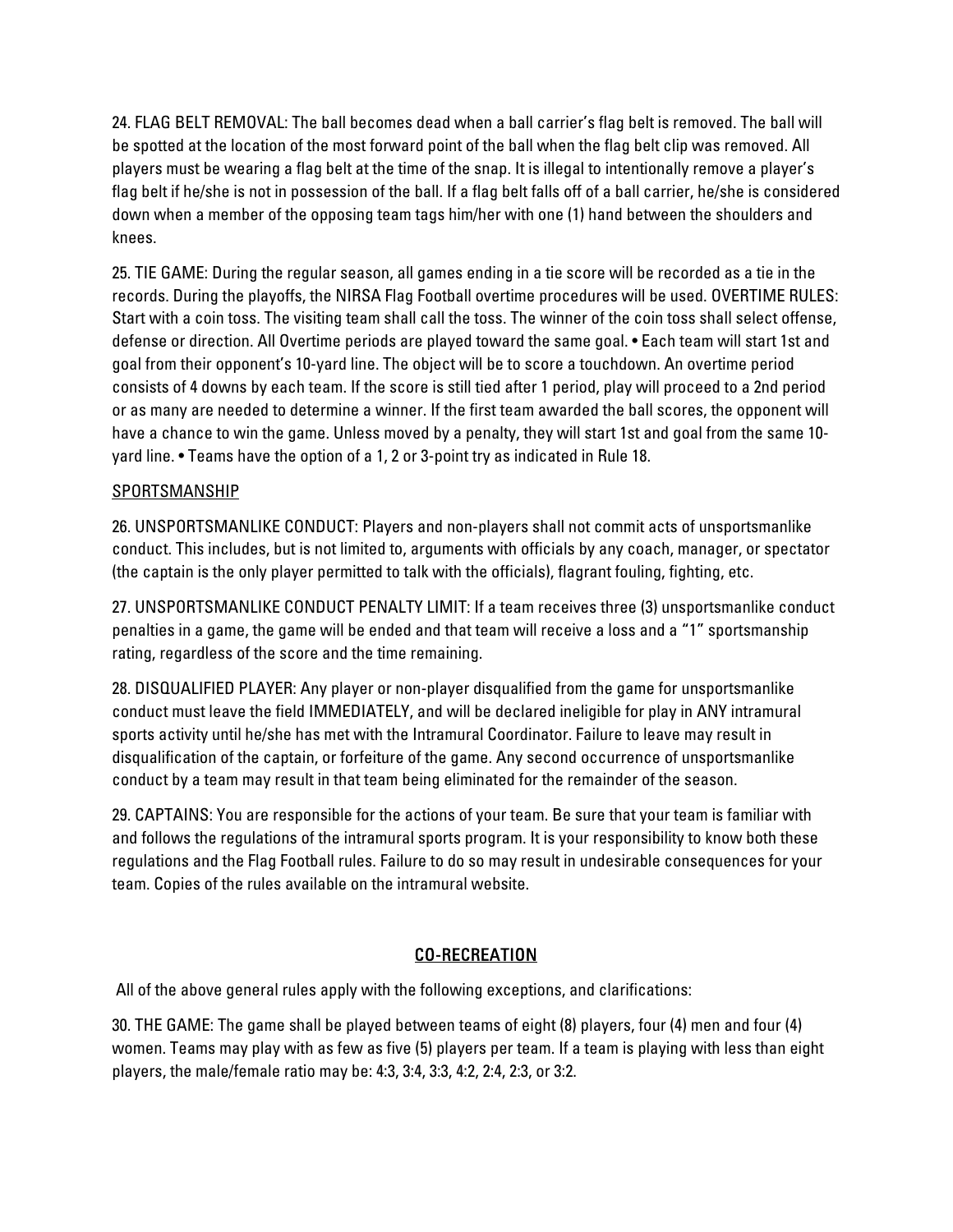31. MERCY RULE: If a team is 25 or more points ahead when the Referee announces the 2-minute warning for the second half, the game shall be over. Any score within the last two minutes of the second half that creates a differential of 25 points or more shall end the game.

32. MALE RUNNERS: A male ball carrier may not advance the ball through the line of scrimmage, as a runner or as a pass receiver, until the scrimmage line is broken by a legal forward pass or a female advancing the ball through the line of scrimmage. A male may advance the ball through the scrimmage line if a legal forward pass preceeds this action.

33. SCORING: If a female player scores a touchdown, the point value is 9 points. This can be done in any of the following ways: Female scores running touchdown. Female throws a legal forward pass (that is scored by any offensive player) that results in a touchdown.

34. OPEN & CLOSED PLAYS –Prior to each play, the Referee will announce whether the next play is considered "open" or "closed". During an offensive possession, there may not be two consecutive legal forward pass completions from a male passer to a male receiver. This rule applies to the try after a touchdown. If male passer completes a legal forward pass to a male receiver, the next legal forward pass must involve either a female passer or female receiver, for positive yards. If positive yardage is not gained, the next play remains "closed." "Closed" plays means that a male player may NOT throw a legal forward pass completion to any other male player. "Open" plays means that any player can complete a legal forward pass to any other player. Penalties do not affect the opening or closing of plays Other than the above exceptions, the game will be played according to the NIRSA Flag Football Rules

# FLAG FOOTBALL RULES CLARIFICATIONS

1. ROUGHING THE PASSER –Defensive players must make a definite effort to avoid charging into a passer after it is clear the ball has been thrown forward legally. No defensive player shall contact the passer who is standing still or fading back as he/she is considered out of the play after the pass. Slapping the ball while the quarterback is attempting to pass is considered roughing the passer, as the ball is considered an extension of the arm (while still in possession). Roughing the passer restrictions do not apply if the forward pass is thrown from beyond Team A's scrimmage line but illegal contact can still be called. Penalty: 10 yards and automatic first down. This penalty will be tacked on to the end of the run on a completed pass, if accepted.

 2. FLAG GUARDING –Runners shall not flag guard by using their hands, arms, or the ball to deny the opponent an opportunity to pull or remove the flag belt. Flag guarding includes: A. Placing or swinging the hand or arm over the flag belt to prevent an opponent from deflagging. B. Placing the ball in possession over the flag belt to prevent an opponent from deflagging. C. Lowering the shoulders in such a manner that places the arm over the flag belt to prevent an opponent from deflagging. D. Any other act, besides spinning and various other types of hip movement, to prevent an opponent from deflagging. Penalty: 10 yards (spot of foul).

3. PASS INTERFERENCE –During a down in which a legal forward pass crosses Team A's scrimmage line, contact which interferes with an eligible receiver who is beyond Team A's scrimmage line is pass interference unless it occurs when 2 or more eligible receivers make a simultaneous and legitimate attempt to reach, catch, or bat a pass. It is also pass interference if an eligible receiver is deflagged prior to touching the ball on a pass thrown beyond Team A's scrimmage line. Offensive pass interference may